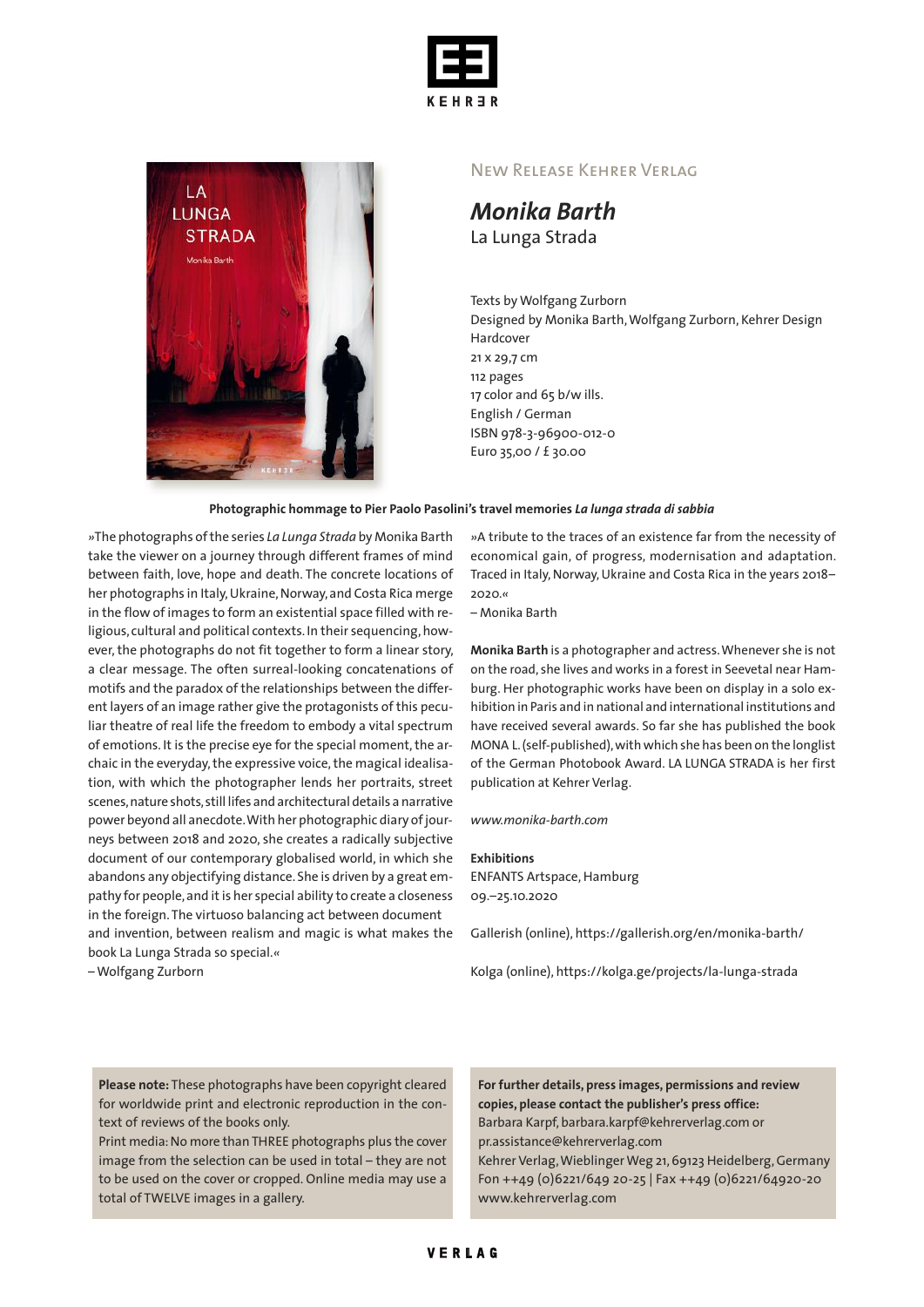

## **Press images**



01 © Monika Barth



03 © Monika Barth



02 © Monika Barth



04 © Monika Barth



05 © Monika Barth



06 © Monika Barth

## VERLAG